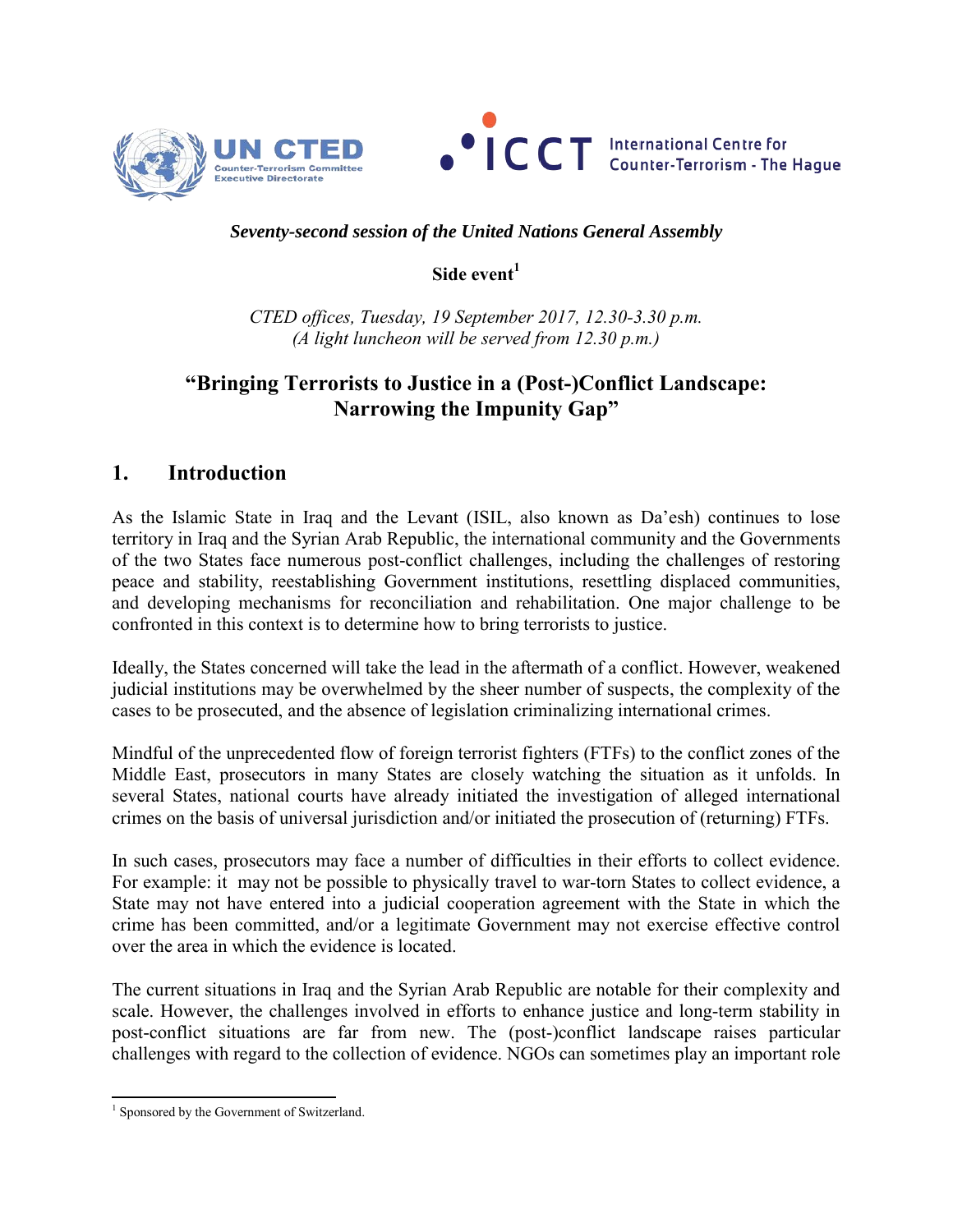in documenting and collecting evidence of atrocities during a conflict. However, the challenge is to ensure that their findings are admissible in court. The International, Impartial and Independent Mechanism (IIIM) may play an important in the investigation and prosecution of those responsible for the most serious crimes in the Syrian Arab Republic.

In many settings (e.g., in Afghanistan, Mali and Sri Lanka), international coalition forces, United Nations peacekeeping forces, foreign troops and national military forces have been confronted with significant legal, practical and ethical challenges relating to the role to be played by the military in collecting evidence and arresting suspects. Most multidimensional missions have a human rights team that is responsible for monitoring human rights violations. Military forces may also fulfil several functions. Even though the circumstances in which they operate may differ, they can generally assist in collecting evidence in terrorism-related cases to be heard by ordinary criminal courts. Questions relating to mandates, (competing) jurisdictions, the circumstances in which the rights of the suspects may be upheld, and the fine line between war crimes and crimes of terrorism all play a role. The experience of the International Criminal Tribunal for the former Yugoslavia (ICTY) in using evidence gathered by military forces may provide some useful insights into these issues.

Through discussion of challenges, opportunities, and lessons learned in various (post-)conflict settings with respect to the role of the military and other relevant practitioners in collecting and sharing intelligence and evidence, speakers will explore ways to move from impunity to accountability.

## **2. Panellists**

- Mr. David Tolbert, President, International Center for Transitional Justice
- Ms. Bibi van Ginkel and Ms. Tanya Mehra, International Centre for Counter Terrorism – The Hague
- Mr. Gilles de Kerchove, EU Counter-Terrorism Coordinator
- Mr. Simon Minks, Senior National Prosecutor, the Netherlands
- Mr. Alexandre Zuev, Assistant Secretary-General for Rule of Law and Security Institutions, Department of Peacekeeping Operations

## **3. Moderator**

Mr. Anton du Plessis, Senior Legal Officer, Legal and Criminal Justice Coordinator, CTED